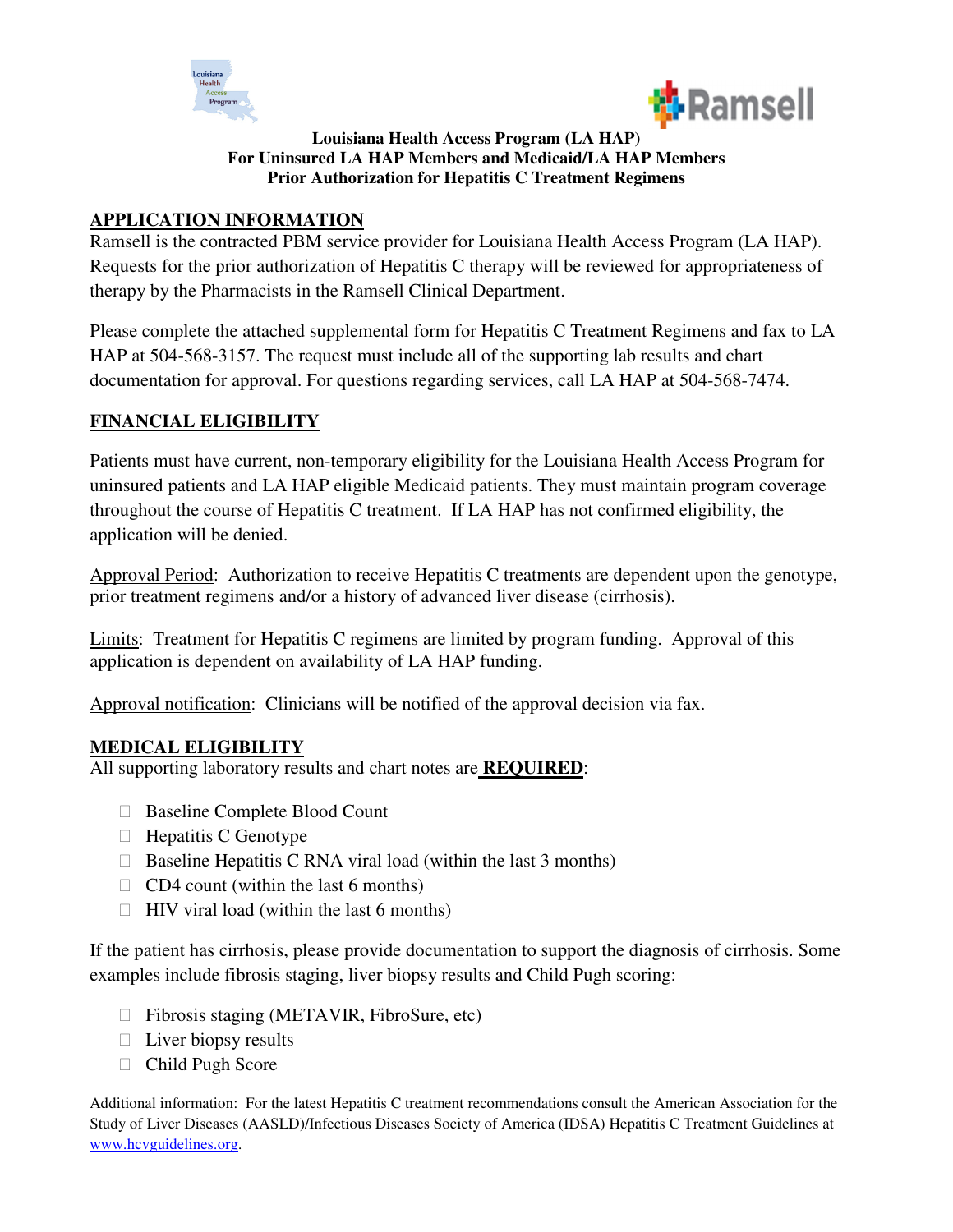



| <b>Pharmacy Name</b>                                                        | <b>Pharmacy Address</b>           | City                | <b>State</b> | Zip Code | <b>Phone Number</b> | Fax Number   |
|-----------------------------------------------------------------------------|-----------------------------------|---------------------|--------------|----------|---------------------|--------------|
| <b>OUR LADY OF THE ANGELS</b><br><b>HOSPITAL PHARMACY</b>                   | 400 MEMPHIS STREET                | <b>BOGALUSA</b>     | LA.          | 70427    | 985-730-7219        | 985-730-7220 |
| LALLIE KEMP HOSPITAL <sup>1</sup>                                           | 52579 HWY 51 SOUTH                | <b>INDEPENDENCE</b> | LA           | 70443    | 985-878-1317        | 985-878-1548 |
| UNIVERSITY HOSPITAL &<br><b>CLINICS OUTPATIENT</b><br>PHARMACY <sup>1</sup> | 2390 WEST CONGRESS ST             | <b>LAFAYETTE</b>    | $L_A$        | 70506    | 337-266-4869        | 337-261-6263 |
| <b>MOSS MEMORIAL CLINIC</b><br><b>PHARMACY</b>                              | 1000 WALTERS                      | <b>LAKE CHARLES</b> | LA           | 70607    | 337-480-8085        | 337-480-8216 |
| <b>UNIVERSITY HEALTH</b><br>CONWAY <sup>2</sup>                             | 4864 JACKSON ST., RM 1-161-B      | <b>MONROE</b>       | LA.          | 71210    | 318-330-7143        | 318-330-7760 |
| <b>UNIVERSITY HEALTH</b><br>SHREVEPORT <sup>2</sup>                         | 1606 KINGS HIGHWAY                | <b>SHREVEPORT</b>   | LA           | 71103    | 318-813-1304        | 318-675-5181 |
| AFFORDABLE PHARMACY                                                         | 1718 N. FOSTER, SUITE B           | <b>BATON ROUGE</b>  | LA           | 70806    | 225-771-8134        | 225-771-8197 |
| <b>AVITA DRUGS #23</b>                                                      | 5551 CORPORATE BLVD, SUITE<br>102 | <b>BATON ROUGE</b>  | $L_A$        | 70808    | 225-924-1930        | 225-924-2620 |
| WINN DIXIE #1453                                                            | 6800 GREENWELL SPRINGS RD         | <b>BATON ROUGE</b>  | LA           | 70814    | 225-216-9442        | 225-216-1751 |
| WINN DIXIE #1577                                                            | 13002 COURSEY BLVD.               | <b>BATON ROUGE</b>  | LA           | 70816    | 225-756-7110        | 225-756-7109 |
| <b>AVITA DRUGS #3*</b>                                                      | 219 SUNSET AVENUE, STE 118A       | <b>DALLAS</b>       | <b>TX</b>    | 75208    | 225-236-1540        | 225-924-3217 |
| DOC-YOUR DOSE*                                                              | 17275 HIGHWAY 77                  | <b>GROSSE TETE</b>  | LA           | 70740    | 225-648-2329        | 225-648-2331 |
| <b>RELIANT HEALTHCARE*</b>                                                  | 1004 NORTH 19TH STREET            | <b>MONROE</b>       | LA           | 71201    | 318-322-8326        | 318-322-0998 |
| <b>AVITA DRUGS #1*</b>                                                      | 2601 TULANE AVE, STE, 445         | <b>NEW ORLEANS</b>  | LA           | 70119    | 504-822-8013        | 504-822-8141 |
| <b>RITE CARE PHARMACY*</b>                                                  | 3102 LINEWOOD AVE                 | <b>SHREVEPORT</b>   | LA           | 71103    | 318-635-8159        | 318-631-7688 |

1 = Pharmacy only able to service patients of the facility's hospital clinics for LA HAP and LA HAP Medicaid

2 = Pharmacy only able to service patients of the facility's hospital clinics for LA HAP only

\* = Pharmacy provides mail service